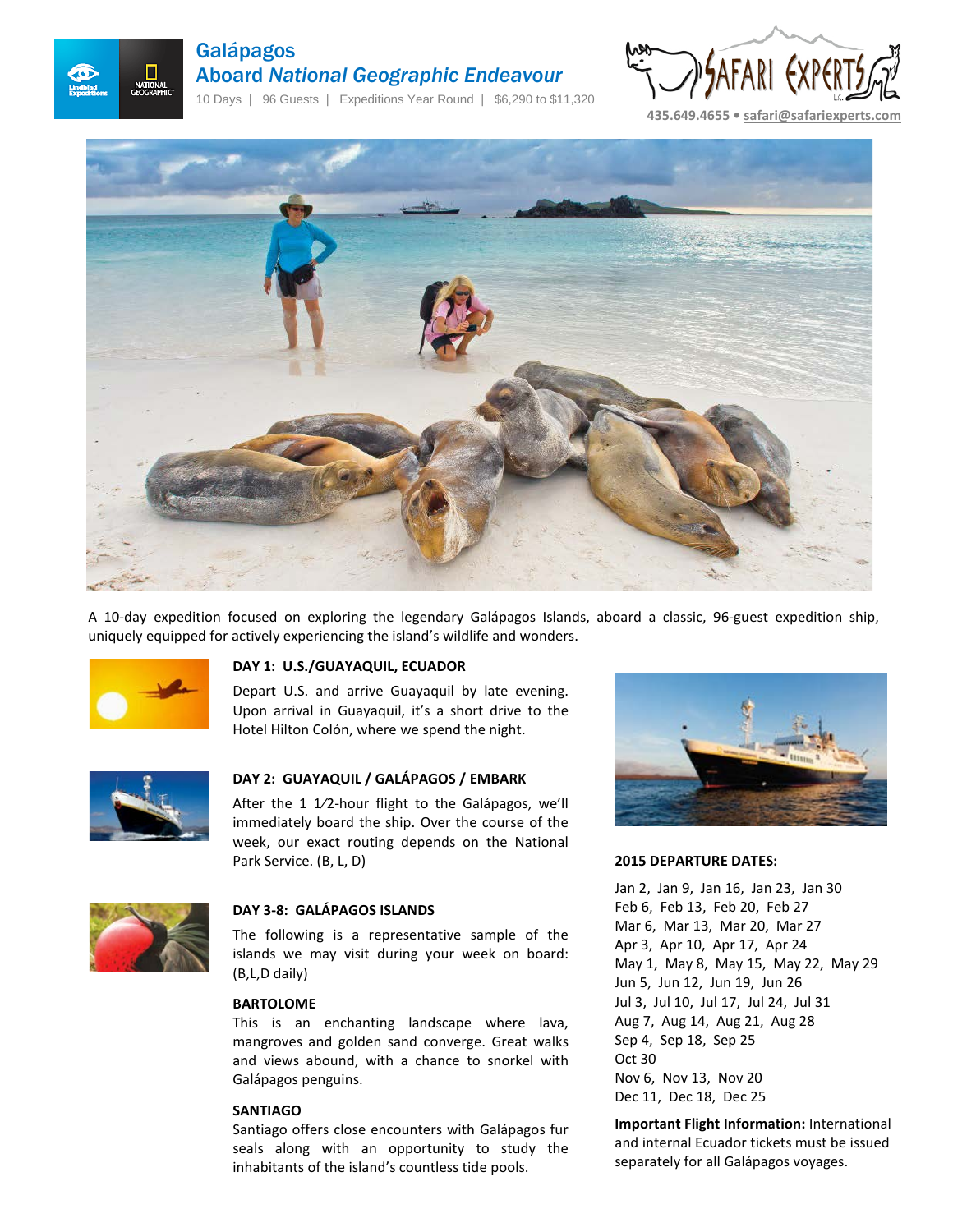

## **SANTA CRUZ**

Home to the Charles Darwin Research station; learn about the science done here and visit the neighboring captive breeding program for endangered species of Galápagos giant tortoises, run by their partners in conservation, the Galápagos National Park Service.

#### **ISABELA**

A small black sand beach offers wonderful morning swimming. Enjoy a more challenging hike over rugged shoreline and a shorter walk within an iguana colony. Kayaking and deep water snorkeling opportunities are on offer.

#### **FERNANDINA**

This is the youngest island in the Galápagos and one of the most pristine tropical islands left on earth. Look forward to hikes over relatively recent lava flows, and spot marine iguanas, flightless cormorants, and Sally Lightfoot crabs.



#### **FLOREANA**

Snorkel among sea lions in the clear waters off Champion Islet. We may also find flamingos, pintail ducks and various shorebirds. Hike to a pristine white-sand beach, a favorite nesting site for sea turtles.

#### **Española**

The exclusive home to waved albatross (seasonal) and particularly colorful marine iguanas, Española is also a paradise for Darwin's finches, sea lions galore, and the famous blue-footed boobies. Snorkel and stroll along the island's lovely beaches



# **DAY 9: GALÁPAGOS / DISEMBARK / GUAYAQUIL**

Disembark and fly to Guayaquil. The late afternoon and evening are free to explore the city. Overnight Hotel Hilton Colón. (B)



# **DAY 10: GUAYAQUIL/HOME**

This morning fly home. (B)

#### **Advance Payment:** \$750 per person

#### **Sample Airfares:**

International: Miami/Guayaquil – Economy from \$700; Business from \$1,600

Internal Airfares: Guayaquil/Galápagos – Adult from \$495 Children (under 12) from \$250 *Airfares are subject to change*

**Cost Includes:** Accommodations; meals indicated; excursions; services of Lindblad Expeditions' Leader, Naturalist staff, expert guides and a ship's doctor; use of kayaks, snorkeling gear and wet suits; port charges and service taxes.

**Not Included:** Air transportation; personal items such as alcoholic beverages, emails, laundry, travel insurance, voyage DVD, etc.; discretionary tips to ship's crew.

#### **FOR RESERVATIONS CONTACT:**

# **Safari Experts - Independent Safari Consultants**

**[safari@safariexperts.com](mailto:safari@safariexperts.com)  [www.safariexperts.com](http://www.safariexperts.com/)**

## **435.649.4655**

#### **P.O. Box 680098, Park City, UT 84068**



| GALÁPAGOS ABOARD NATIONAL GEOGRAPHIC ENDEAVOUR  COST PER PERSON / DOUBLE OCCUPANCY |         |         |         |           |          |
|------------------------------------------------------------------------------------|---------|---------|---------|-----------|----------|
| <b>CABIN CATEGORY:</b>                                                             | 01      | 02      | 03      | 04        | 05       |
| Jan. 1 - Dec. 11, 2015                                                             | \$6.290 | \$6.990 | \$7,650 | \$8.290   | \$10,280 |
| 2015 Holiday Dates: Dec. 18 - Dec. 25                                              | \$7,120 | \$7.990 | \$8.590 | \$9.290   | \$11,320 |
| <b>COST PER PERSON SINGLE OCCUPANCY</b>                                            |         | 1S      |         | <b>2S</b> |          |
| Jan. 1 - Dec. 11, 2015                                                             |         | \$7.860 |         | \$8.730   |          |
| 2015 Holiday Dates: Dec. 18 - Dec. 25                                              |         | \$8.940 |         | \$9.990   |          |